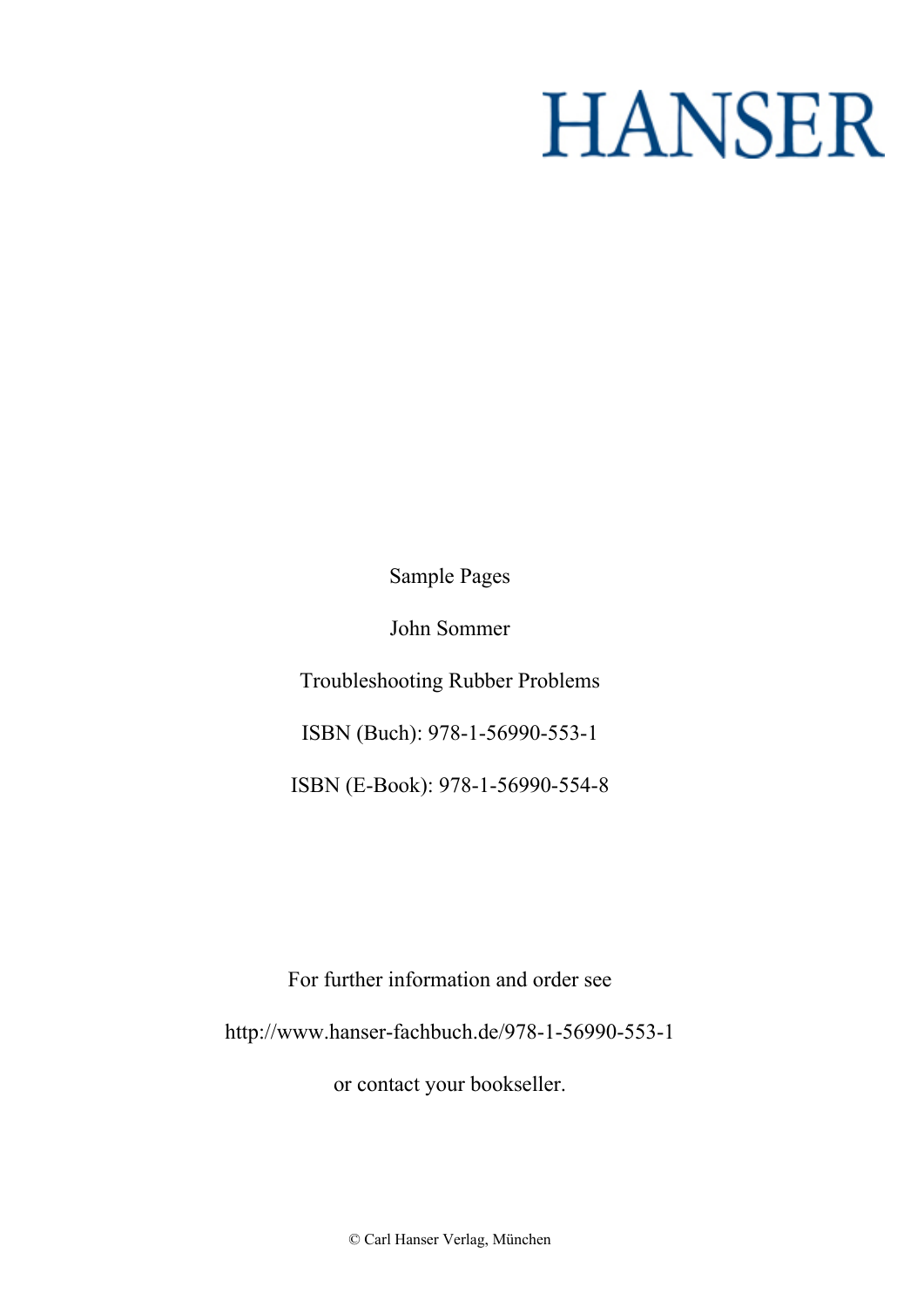# ! **4.38 Mountings, Bearings, and Bushings**

Rubber mounts are widely used to prevent or minimize the transmission of dynamic oscillations to a supporting structure [306]. Vibration isolators are designed to give a natural frequency of the spring mass system that is considerably lower than the lowest frequency component in the forcing frequency [307].

NR is typically considered the elastomer of choice for use in vibration-isolation applications [308]. It is one of the few elastomers that is strain crystallizing, and as such possesses inherent strength without the addition of particulate reinforcement. This feature allows fabrication of NR mounts that exhibit very low modulus, high strength, and low damping. However, environmental factors, such as solvent resistance and high temperature, preclude NR use in some applications.

Rubber mounts often are combined with a higher modulus material, for example steel, to prevent excessive distortion and to provide for mount attachment [309]. Reasons for preventing vibration from traveling to or from a mechanism include noise reduction, higher operating speeds, more accurate operation, and reduced physical and physiological effects on humans.

Rigidity of a mount's supporting structure, along with mount system strength and geometry, are very important considerations [310]. This same principle applies to earthquake mounts. If a supporting structure is too flexible, it can defeat the purpose of using a mount; that is, the mount must be the most flexible element in a system.

Rubber mounts fail for a variety of reasons. Table 4.6 lists some problems, their causes, and suggested remedies [311].

DesiCal P is dispersion of CaO in paste form that serves as a desiccant for processing rubber [313]. It is individually wrapped in low-melt polyethylene for handling and convenience, extra moisture protection, and easier incorporation into rubber. It appears not only to reduce crosslink density but also to accelerate the cure rate at lower temperatures [314].

 When joining rubber and plastic to form a composite, the plastic should generally have a heat deformation temperature near to or greater than 400 °F [316]. This requirement could exclude materials like PVC and polystyrene. A problem occurred with a rubber-polycarbonate article because the polycarbonate plastic leached plasticizer from the rubber and degraded the polycarbonate. Additional causes of rubber failure and suggested remedies follow in Table 4.7 [315].

Natural rubber is widely used in mountings because of its unique combination of properties: high strength, outstanding fatigue resistance, high resilience, low sensitivity to strain effects in dynamic applications, and good resistance to creep [317].

NR is among the few strain-crystallizing elastomers, a phenomenon that contributes to its high fatigue life and its high strength without the need for reinforcing fillers.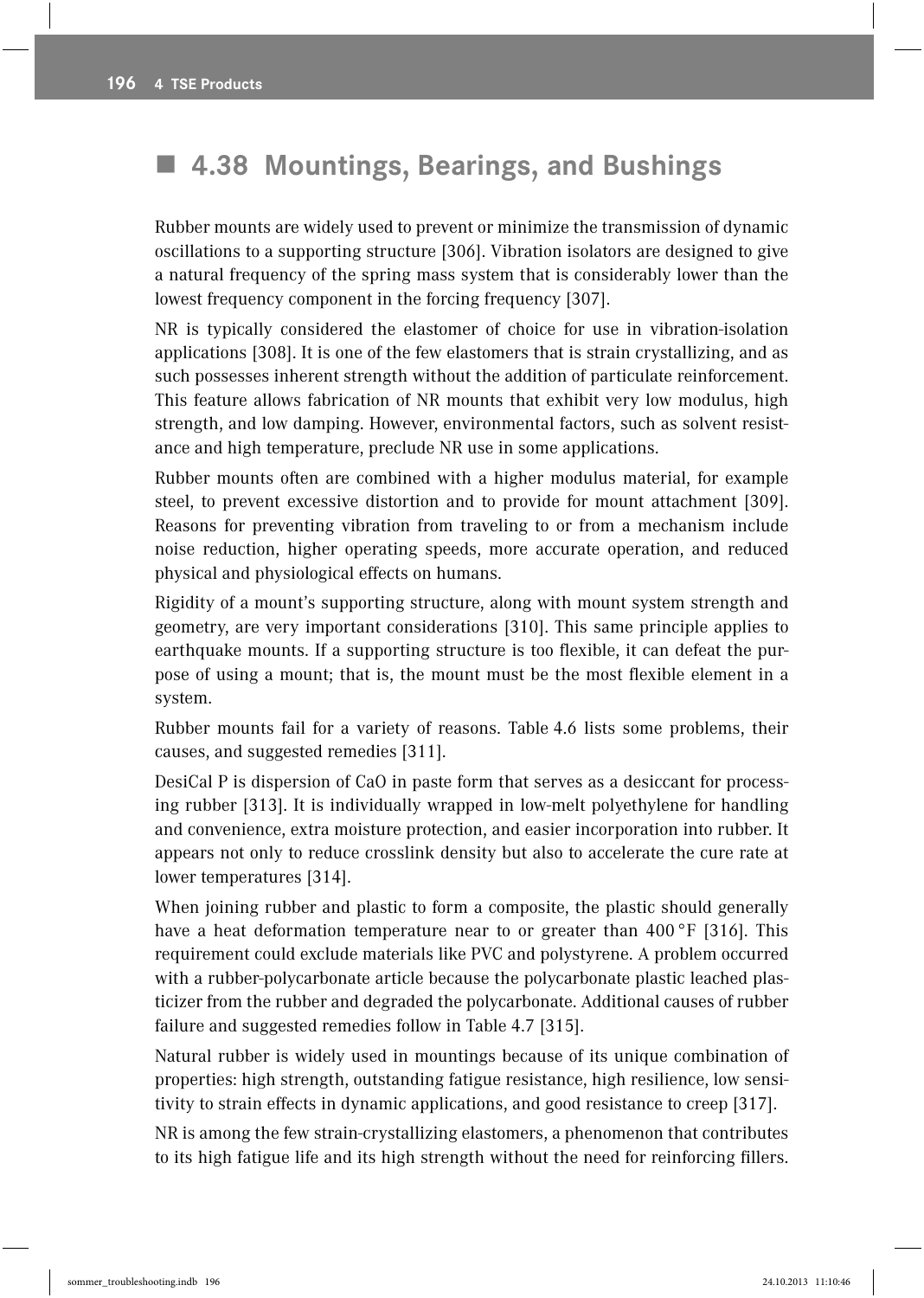| Problem                        | Cause                                                                    | Possible Remedy                                                          |
|--------------------------------|--------------------------------------------------------------------------|--------------------------------------------------------------------------|
| Excessive defor-<br>mation     | Work softening                                                           | Reduce dynamic and static stresses                                       |
|                                |                                                                          | Improve compounding                                                      |
| Softening                      | Reversion in NR mount                                                    | Optimize cure schedule                                                   |
|                                | Rubber temperature too high                                              | Shield rubber from heat source                                           |
|                                |                                                                          | Cool mount if possible                                                   |
| Blow-out                       | Internal heating                                                         | Use more resilient compound                                              |
|                                |                                                                          | Use different-hardness compound and/or<br>higher thermal conductivity    |
|                                |                                                                          | Change mount design                                                      |
| Porosity                       | Undercure and/or moisture in<br>compound                                 | Optimize cure schedule                                                   |
|                                |                                                                          | Include CaO in compound                                                  |
| Swelling                       | Oil or solvent reaching<br>compound                                      | Shield rubber or coat it with oil-resistant<br>coating                   |
| Surface crazing or<br>cracking | Lack of ozone or weathering<br>resistance                                | Incorporate effective protective system or<br>change to alternate rubber |
| Delamination                   | Defective manufacture in com-<br>pression molding of laminated<br>sheets | Improve molding techniques                                               |

**Table 4.6** Reasons, Causes, and Possible Remedies for Failure in Rubber Mountings

a Calcium oxide (CaO) is useful as a desiccant in rubber compounds to avoid porosity [312]. It generally causes a lower state of cure and significantly higher compression set properties. A chlorine-containing factice material is suggested to correct this problem.

| Symptom                    | <b>Probable Cause</b>          | Possible Remedy                                                  |
|----------------------------|--------------------------------|------------------------------------------------------------------|
| Excessive defor-<br>mation | Work softening                 | Use more resilient rubber. Reduce dynamic<br>and static stresses |
| Softening                  | Rubber splashed with solvent   | Shield rubber from solvent                                       |
|                            | Rubber at too high temperature | Shield rubber from heat                                          |
|                            | Overcure                       | Reduce cure time                                                 |
| Hardening                  | Excessive heat                 | Shield rubber from heat                                          |
|                            |                                | Cool rubber                                                      |
| Large cracks               | Local overstressing            | Redesign                                                         |

**Table 4.7** Additional Causes of Rubber Failure and Suggested Remedies

Hence, NR compounds can exhibit a combination of low modulus, high strength, and fatigue resistance, along with very low damping.

Silentbloc flexible bushings are widely used in a range of applications to reduce noise, vibration, and shock [318]. They provide high load-carrying capacity, accommodate component misalignment, and eliminate the need for lubrication.

A Silentbloc assembly consists of a rubber insert located between an inner and outer metal sleeve as shown in Figure 4.13 [319].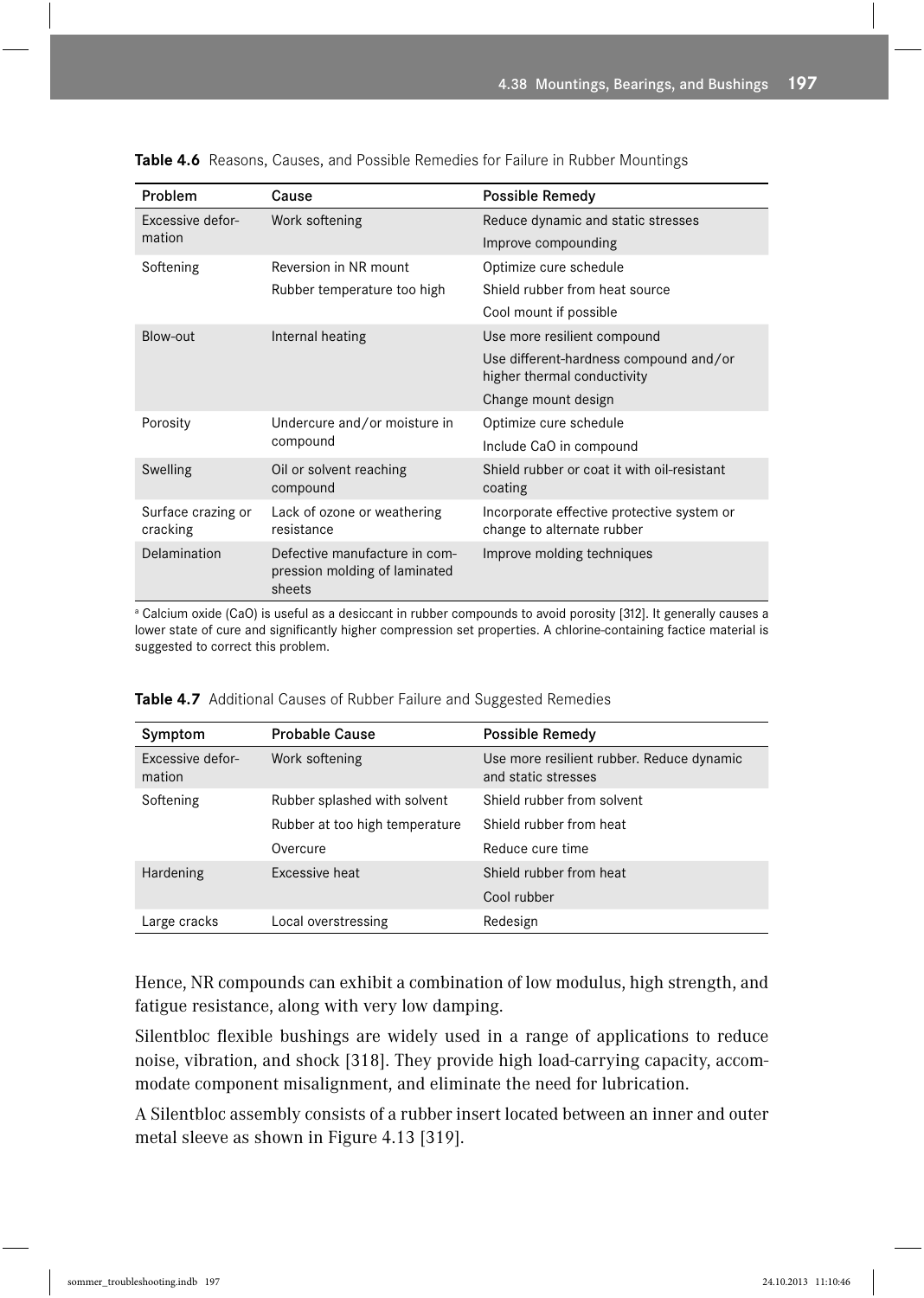

Figure 4.13 Silentbloc bushing that shows a rubber insert between inner and outer metal sleeves [319]

In-mold chemical bonding of the bushing is an option. High-frequency performance of a mount may be less than satisfactory if a metal component of a bonded mount has secondary frequencies in the frequency range of interest [320]. An elastomer ring in a bearing reduced axial and radial vibration and airborne noise.

## **4.38.1 Engine Mounts**

 Engine mounts, used in a wide range of applications, vary substantially in design. When designed for the shear-compression mode, they can develop substantially different stiffnesses in two perpendicular horizontal directions and a third stiffness in the vertical direction [321]. FEA can determine static and dynamic spring rates of engine mounts and then determine the effectiveness of a particular design in isolating vibrations at idle and other undesirable engine vibration modes.

Engine mounts operate in increasingly hostile environments; engine temperatures reach 130 °C near the catalytic converter of an automobile, and even higher temperatures are anticipated [322]. Higher temperatures necessitated the use of expensive silicone rubber in selected automotive engine mounts [323]. Decreased available space for ventilation can further increase engine mount temperature.

 Service temperature varies both among and within mounts, as evidenced by a failed engine mount on the author's station wagon. Shore A hardness measurements on a failed mount ranged from 70 to 88, with the highest value occurring in the rubber nearest the exhaust manifold [324]. This result indicates that different locations within the failed mount experienced substantially different service temperatures.

Engine mounts on jet aircraft must withstand stress from sources not experienced by automobiles [325]. For instance, engine mounts for Cessna CJ3 aircraî had to withstand engine damage equivalent to two birds flying into an engine fan blade without failure.

Continuing changes in technology necessitate changes in product requirements. For instance, adhesion systems for automotive engine mounts formerly did not require resistance to ethylene glycol [326]. But with the introduction of mounts that contain ethylene glycol in chambers to control dynamic properties, new adhesives were developed that provided the needed glycol resistance.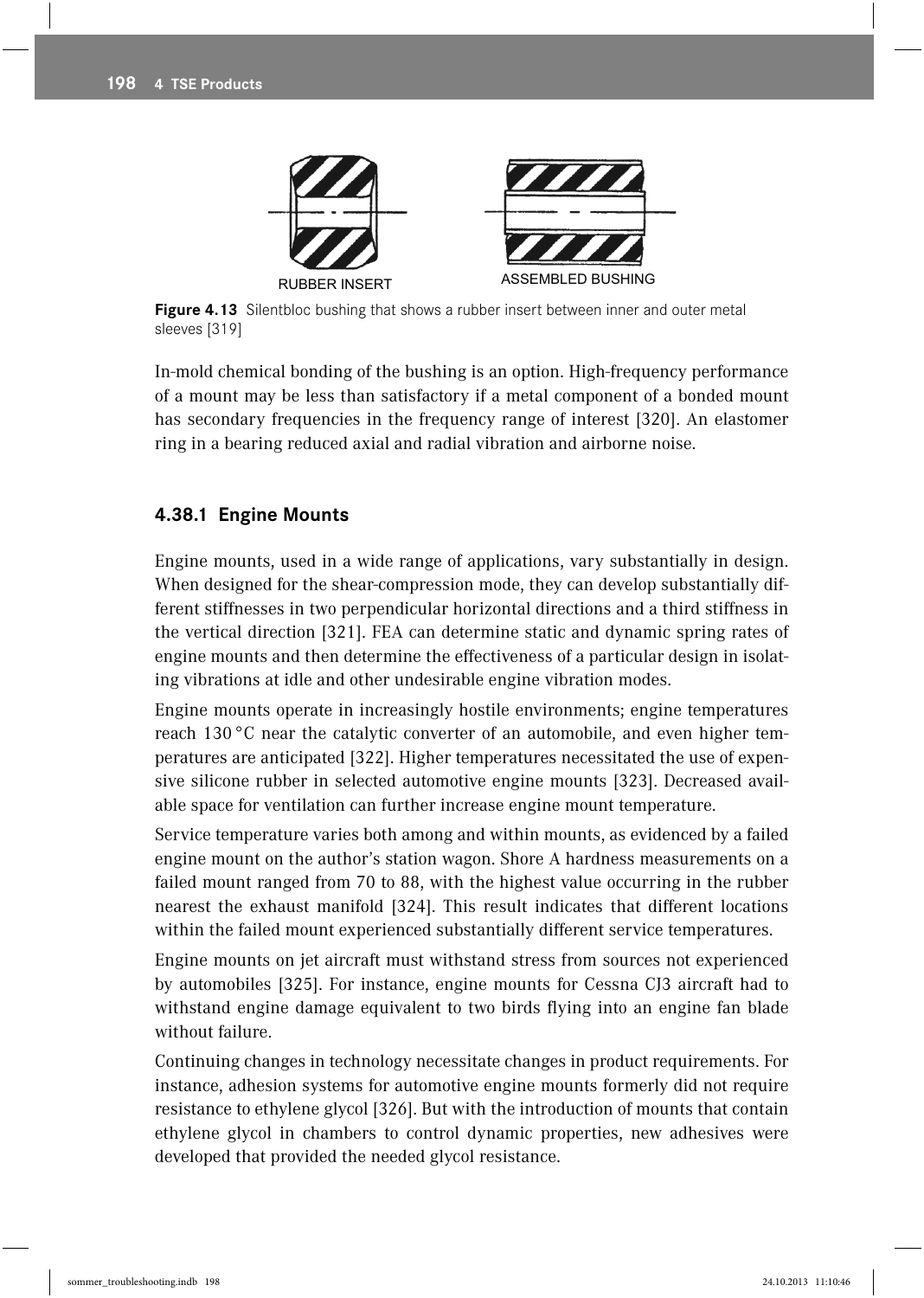Hydraulic engine mounts were developed to avoid the need to compromise engine bounce and engine isolation [327]. They permit the use of softer rubber, while an internal fluid controls engine bounce at resonance.

Engine mounts that incorporate a hydraulic fluid such as ethylene glycol have eliminated the need to compromise engine bounce and engine isolation [328]. Mounts provide high damping at low frequencies and low damping at high frequencies. They do this by transferring a fluid through an orifice between mount chambers that controls engine bounce [329]. Hence, the effects of fluid-flow damping and elastomeric damping are combined [330].

Figure 4.14 illustrates this principle wherein a fluid transfers between chambers 10a and 10b to provide damping in the radial direction [331]. The fluid provides high damping, and various types of orifices or tubes can be used to vary damping properties of bushings.



**Figure 4.14** High-damping resilient bushing [331]

Magneto-rheological fluids encased in a shock absorber for vehicle seat damping represent another advance [332]. They consist of suspensions of minuscule magnetizable particles in oil, and magnetic fields soften or stiffen the mixture.

Another engine mount has a vacuum switchable bypass and decoupler that improves engine and idle isolation [333]. It provides sufficient damping to mitigate powertrain shake and provide comfort; however, it is still sufficiently soft to provide isolation during engine idling. This engine mount is expected to be especially useful with diesel engines.

Servohydraulic testing machines have typically been used for tests in axial testing, and newer machines can test in orthogonal axial torsion and even in triaxial modes [334]. Special requirements of the reaction frame and a control system for multiaxial test frequencies from static to 400 Hz have been considered [335]. ASTM provides a standard guide for dynamic testing of vulcanized rubber and rubber-like materials using vibratory methods [336].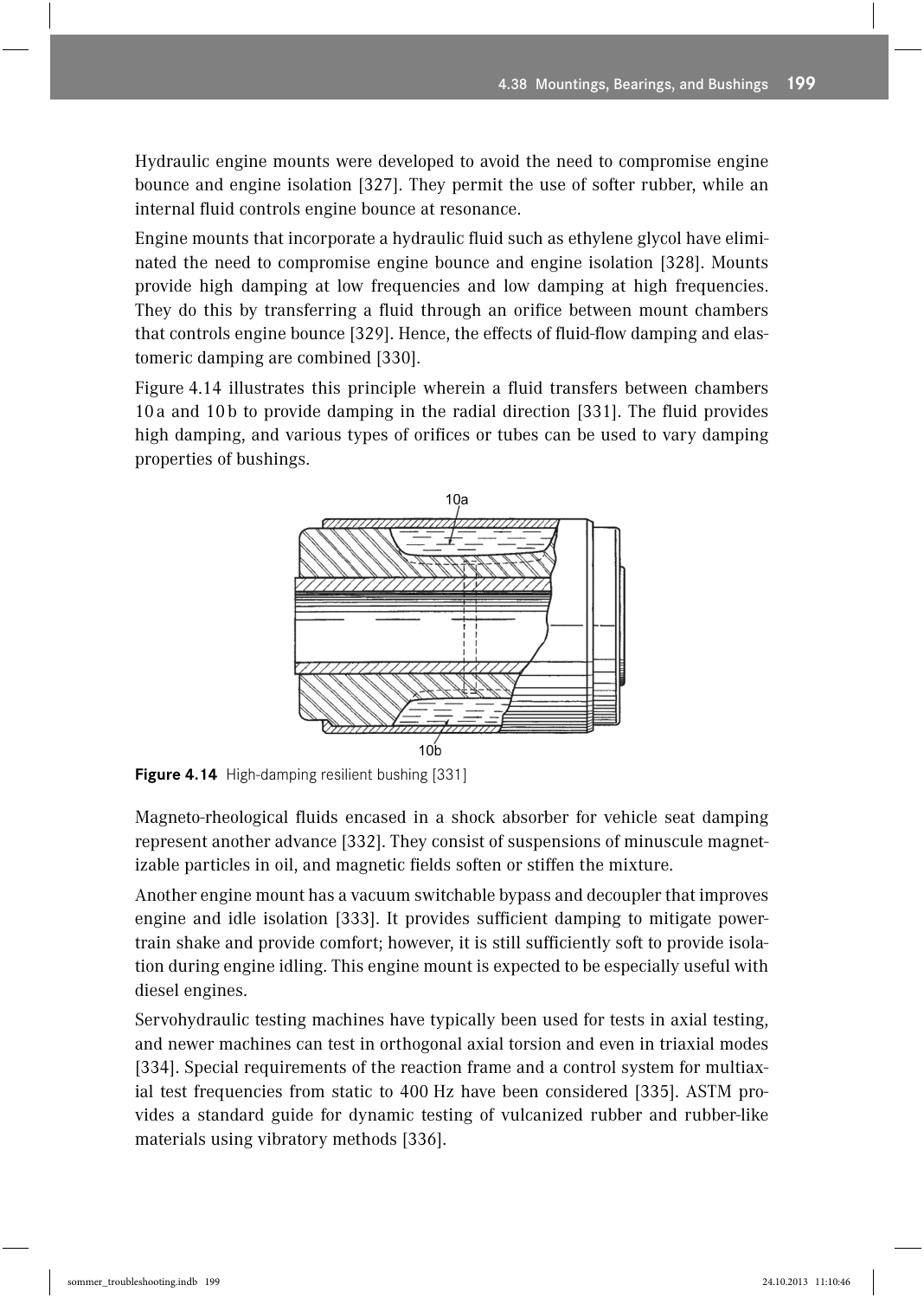Under-hood temperatures continue to increase, while available space for engine mounts decreases [337]. Silicone rubber mounts offer better temperature performance and can be tuned to the desired damping properties.

A troubleshooting guide for dynamic testing follows in Table 4.8 [338]. It shows several examples of symptoms, possible causes, and corrections.

| Symptom                                                            | <b>Possible Cause</b>                                        | Correction                                                  |
|--------------------------------------------------------------------|--------------------------------------------------------------|-------------------------------------------------------------|
| Dynamic or static rate is higher<br>than expected                  | Strain amplitude is too low; pre-<br>load/strain is too high | Confirm machine is reaching<br>desired strain inputs        |
| Dynamic rate vs. frequency<br>curve has a peak. Machine<br>squeals | Resonance in tooling or speci-<br>men                        | Redesign tooling to move reso-<br>nance from test range     |
| Test machine cannot hold zero<br>preload on soft articles          | Test article is too compliant for<br>load range              | Use displacement control mode<br>and hold zero displacement |

**Table 4.8** Symptoms, Possible Causes, and Corrections for Dynamic Testing Problems

An RPA 2000 testing machine can conduct troubleshooting and quality monitoring on both uncured and cured rubber compounds [339]. Careful modeling facilitates development of a specific test configuration to evaluate mixing, processing, and dynamic characteristics for a compound.

# ! **4.39 Hose and Tubing**

Air conditioning, brake, and hydraulic hoses are examples of reinforced rubber hose [340]. High strength-to-weight ratios are said to be achieved for fiber-reinforced polymers through the use of Corpo technology, which provides optimized fiber paths on axially connected isotensoidal cells [341]. An isotensoid is a filamentary structure in which there is a constant stress in any given filament at all points in its path. Advantages for Corpo technology include higher potential pressure levels, increased durability, up to 50% fiber reduction in rubber composites, increased flexibility, and cost reduction.

Yarn is used for air conditioning and brake hoses. In these hoses it must impart physical properties to meet defined elongation properties and tenacity, resistance to temperature and chemicals, and adhesion to a range of rubbers used in these products. Cotton was used earlier in a number of applications because it showed good mechanical bonding. However, modern textiles have largely replaced cotton because of cotton's low mechanical strength. The myriad of textiles and the range of rubbers available, especially low-polarity rubbers like EPDM, place considerable demands upon adhesion systems.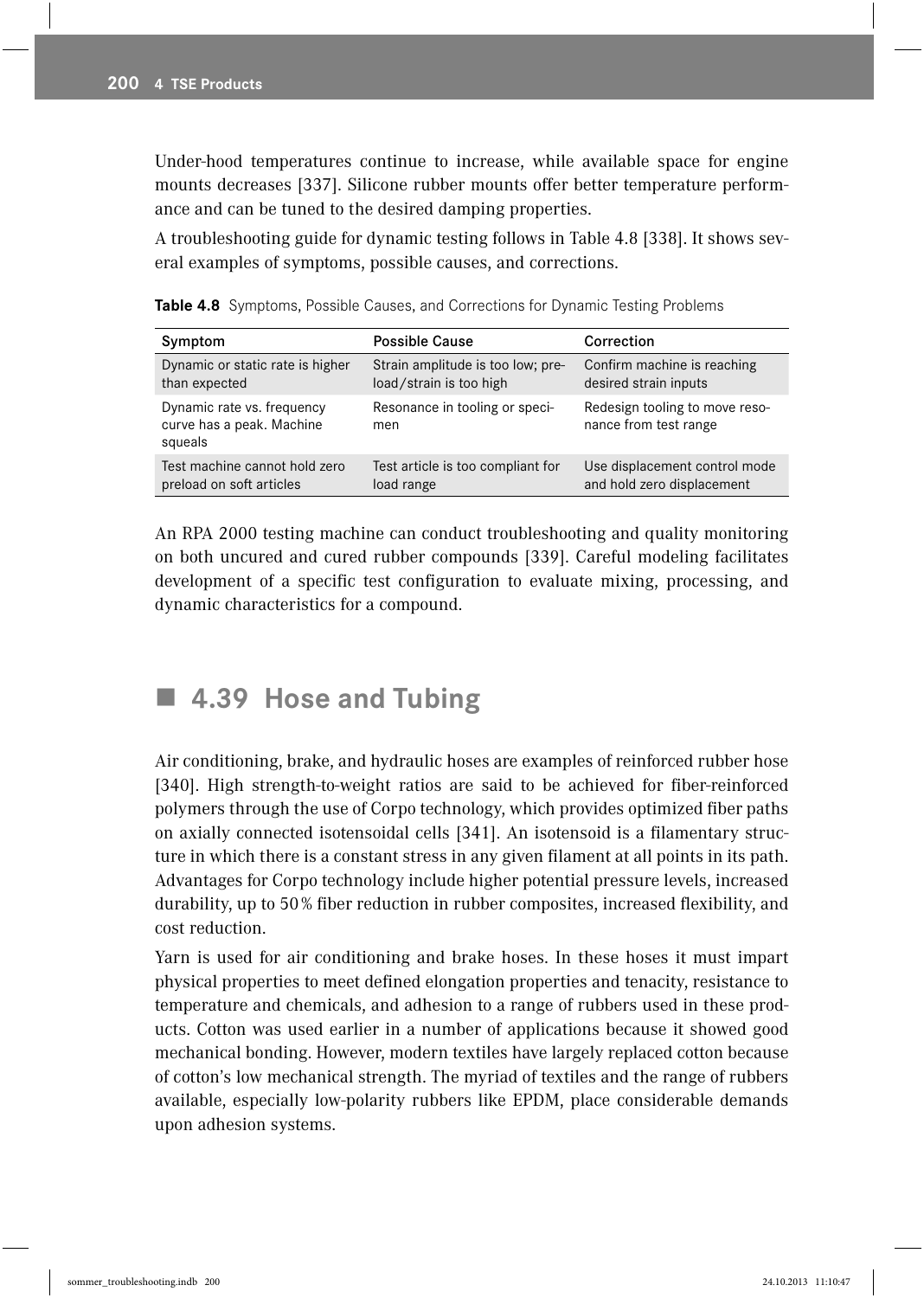The RMA Hose Handbook describes many types of rubber and plastic materials, fibers, reinforcing cords, and manufacturing and vulcanization methods for hose [342]. It lists elastomers such as CR, NR, IIR, NBR, and FKM along with properties that include resistance to solvents, ozone, and aging. Plastics used in hoses include nylon, polyethylene, polyvinyl chloride, polyester, and fluorocarbon. Fibers include cotton, rayon, glass, nylon, and polyester.

Varied types of hose terminate with different connectors that must be leak proof [343]. A finite element model successfully simulated leakage of a hose with crimped connectors. Automotive hose that was reinforced with Santoweb cellulose fibers has been fabricated without a mandrel [344]. In a computerized extrusion operation, the die head shifted to create bends and angles in the hose and also to increase wall thickness in the area most likely to collapse under vacuum [345].

Another approach to manufacturing hose without a mandrel is said to apply to fourlayer hose with textile reinforcement, hose with spiraled textile reinforcement, and hoses with knitted textile reinforcement [346].

Different types of rubber compounds respond differently to various fluids. Ideally, a hose would tolerate a range of fluids while maintaining acceptable swelling characteristics and other properties [347]. For example, one hose can handle biodiesel fuel and also ethanol and gasoline [348]. The cover on the latter hose resists degradation from fuel blends, and it also resists abrasion. The hose inner tube helps resist swelling, softening, and cracking that may be caused by alternative fuels. For hose that is used under vacuum, helix wire reinforcement reduces risk of hose collapse.

Heat from an exhaust system can shorten hose life [349]. Insulation on the hose exterior can delay hose degradation.

Laboratory tests concerned with the degree of swelling of a rubber compound generally establish whether a compound is sufficiently oil resistant [350]. They establish how much oil is absorbed by the compound and more importantly how much the oil affects a rubber compound. For many purposes it will not matter how much oil is present as long as it is confined near the surface of a product.

Analysis of a failed fuel hose established that an incompatible chemical agent contacted the hose and caused the hose to swell and distort while it was constrained by its wire jacket [351]. Volatilization of the agent left the hose in a severely stressed state. Because plasticizer had been leached from the hose prior to swelling, increased hardness made the hose prone to cracking under stress.

During the early stages of swelling, up to about one-half of the total equilibrium value, the amount of liquid absorbed per unit area of rubber is proportional to the square root of time. Figure 4.15 shows the relationship between liquid viscosity and penetration time.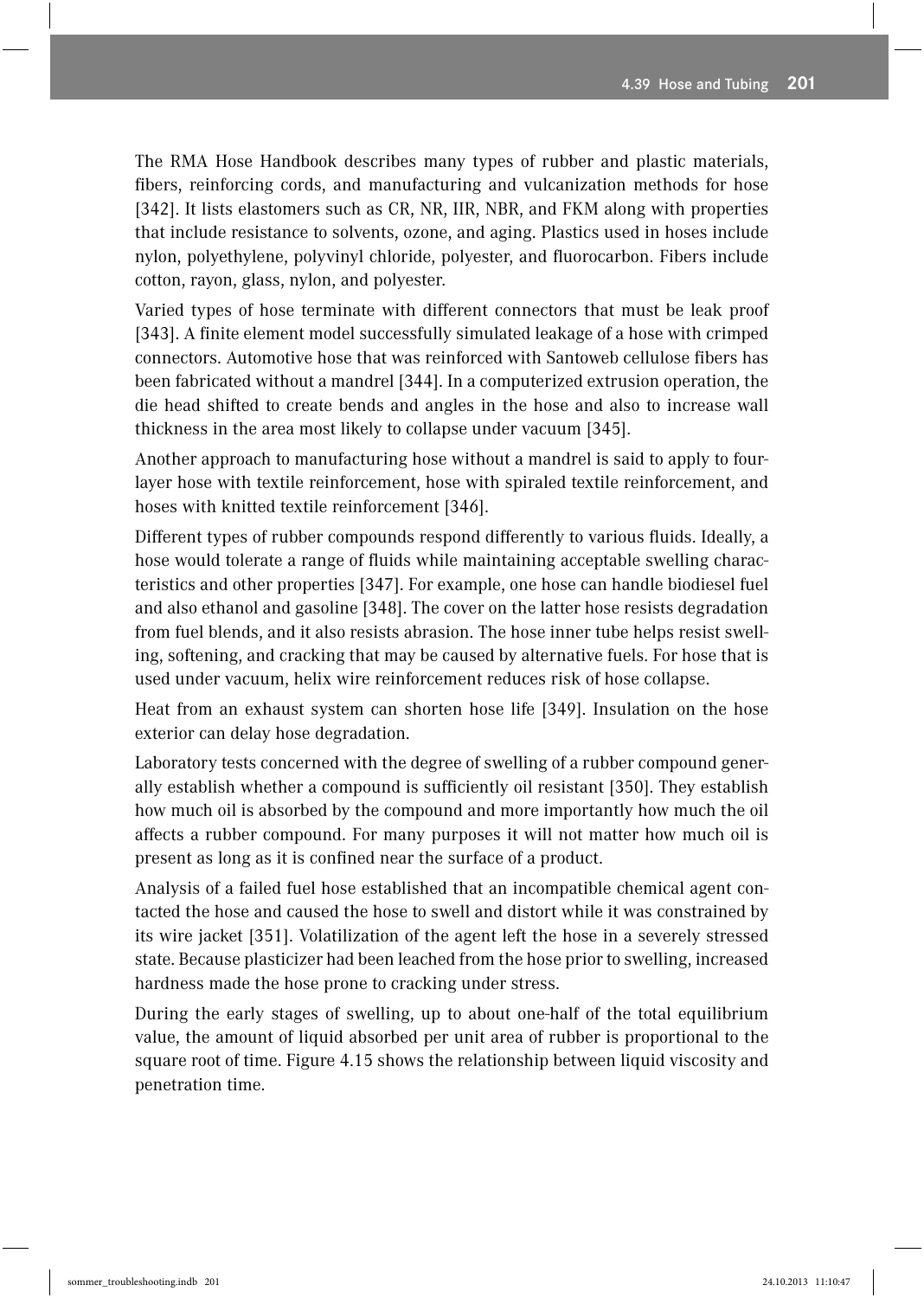

**Figure 4.15** Relationship between liquid viscosity and penetration time [352]

Since the depth of penetration of the liquid depends on (time)<sup> $\frac{1}{2}$ </sup>, it will take 100 times as long to penetrate 10 times a given distance [352]. The bulk of thick products such as bridge bearings and engine mounts essentially protect these products.

#### **4.39.1 Self-Sealing Fuel Cells**

Widely used in military aircraft, fuel cells must seal when pierced by a bullet and then retain sufficient fuel for an aircraft to return home [353]. Their construction includes an NBR inner lining that resists swelling so as to contain fuel. In service, a nonfuel-resistant rubber swells upon contacting the fuel and closes the opening caused by a penetrating bullet. The fuel cells can be fabricated over a core of papiermâché, after which the core is crushed and the resulting crushed pieces are withdrawn through the largest available fuel cell opening.

#### **4.39.2 Radiator Hose**

Key properties of radiator hose include adequate tear strength for removal from a mandrel, low compression set to retain hose-clamping force, good burst strength, and good high-temperature heat resistance [354]. Coagents in EPDM compounds enhanced these properties, lowered viscosity, and increased scorch time.

Smaller, lighter, hotter-running engines are a part of the changing conditions for radiator hoses [355]. Temperatures around automotive hose reach temperatures as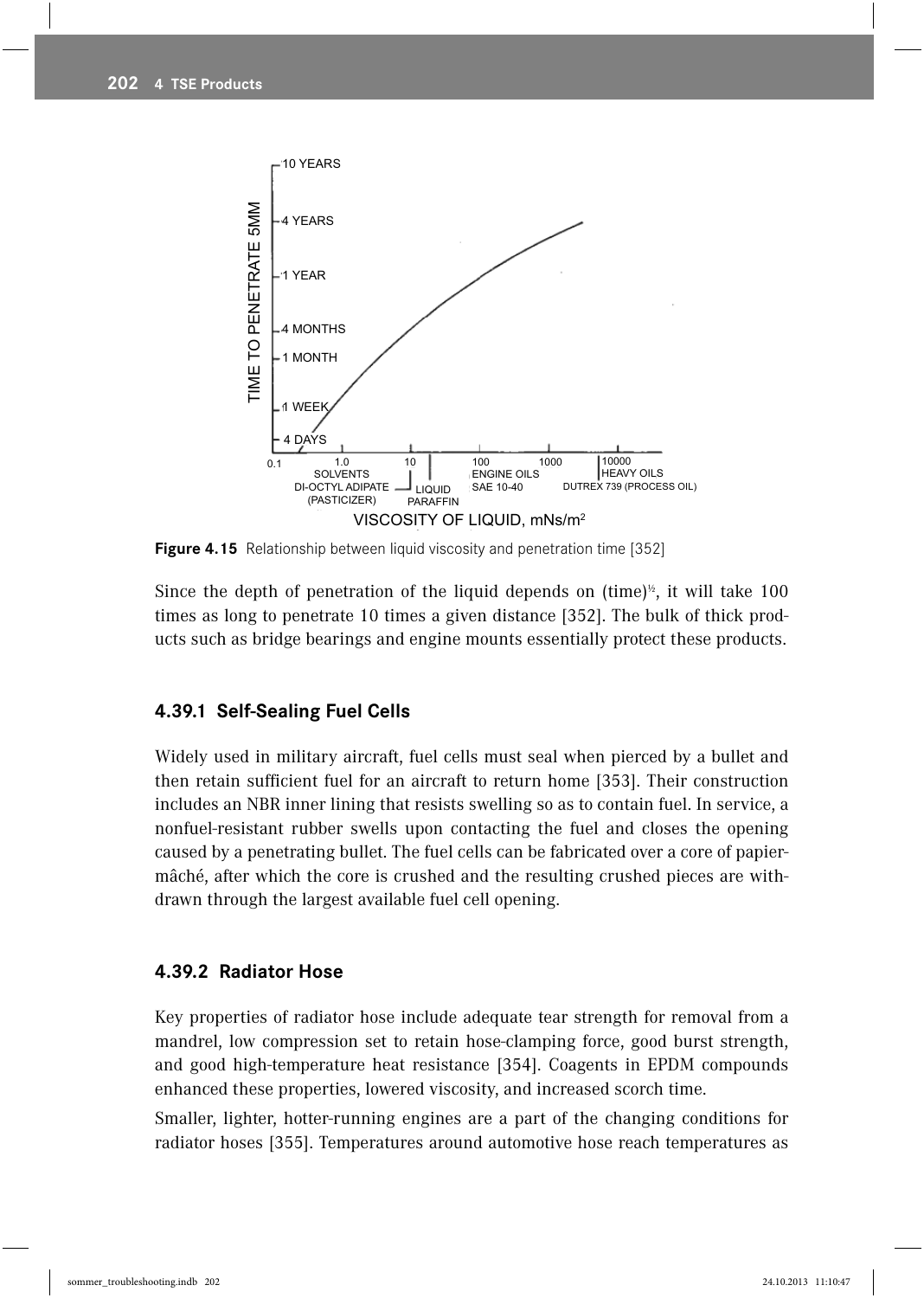high as 150 °C locally, with coolant temperatures ranging between 110 and 125 °C. Different curing systems provide relative advantages and disadvantages for the hose; for example, peroxide curing is generally more expensive than sulfur curing. Peroxide is used despite this and other disadvantages. Peroxide-cured hose generally has less electrical conductivity because it doesn't contain zinc-based chemicals.

CSM-based hose can be used at up to 140 or  $150^{\circ}$ C when properly compounded [356]. It generally requires the use of lead-based compounds as an acid accepter. Where lead is objectionable, hydrotalcite (magnesium aluminum hydroxycarbonate) is a potential alternative.

 Electrochemical failure is a potential failure mode for radiator hose [357]. It was found that lower conductivity was needed in hose compounds to reduce or eliminate this failure mode. Specific types of carbon black have been developed to alleviate this problem.

Hose and liquid coolant form an electrical path between metal connectors, that is, between the engine or radiator and the hose tube material [358]. This can cause microcrack formation within the hose tube, after which the coolant can attack and weaken the hose reinforcement. Changing the electrical properties of the hose can correct this problem [359].

Microcracks, formed by an electrochemical process, occurred in the inner tubes of EPDM radiator and heater hose used in automobiles [360]. The use of noncarbon filler electrically isolated the hoses and corrected the cracking problem.

Hoses on cars registered a voltage in the range of 20 to 200 mV when voltmeter probes were placed on a radiator hose and on the engine or radiator connections [361]. Raising the voltage to 15 V was found to greatly accelerate the formation of striations on the hose.

Cooling system failures earlier accounted for 25% of major failures on a large fleet of transit buses [362]. The use of maintenance-free silicone rubber greatly reduced these costs, and special hose clamps were developed to prevent mechanical damage caused by hose removal and reassembly.

A hydraulically driven torque feeder supplies a constant amount of silicone rubber for extruded rubber hose and provides consistent pressure to a die plate [363]. It is also said to eliminate air inclusions and to increase output by 5 to 10%. For certain hose applications, it may be desirable to design the hose braid angle to produce a length change to improve coupling retention [364].

 Electrical properties of rubber are important in other rubber products such as silicabased tires [365]. Too-low electrical conductivity caused an electrostatic discharge problem. Complaints ranged from shocks to toll booth operators to excessive radio static. Increased conductivity corrected the problems. Conductive rubber feet are used for hospital stools [366]; conductive silicone and fluorosilicone rubber are also used in electromagnetic shielding for gaskets [367].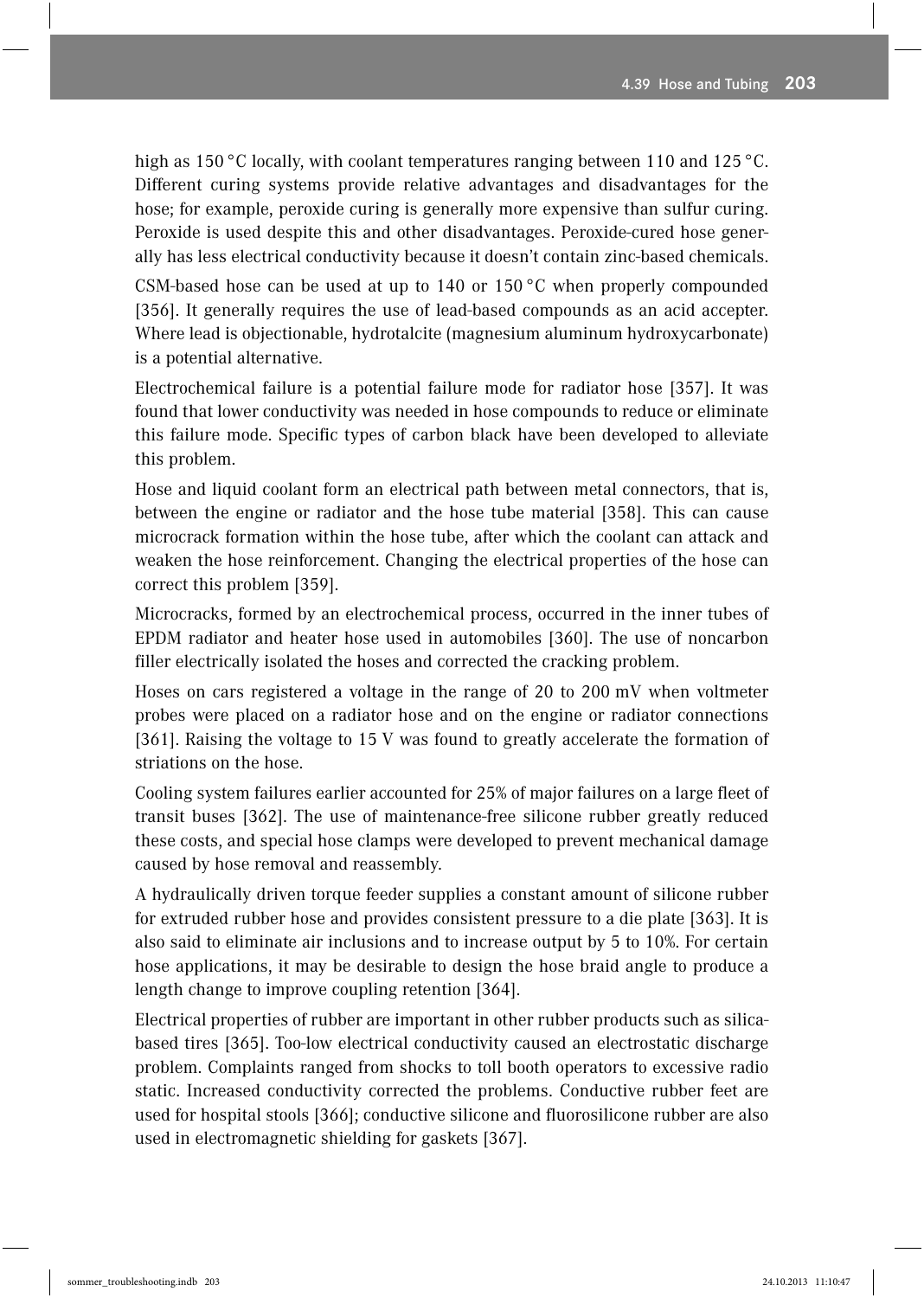Balancing required properties such as physical properties, conductivity, and processing characteristics can be problematic [368]. Materials such as silicone ECS4 are said to provide a favorable combination of properties.

## **4.39.3 Fuel Hose**

Increasing use is being made of multilayered fuel hoses that contain a thin fluoropolymer layer to retain vapors during circulation of fuel in engines [369]. Replacing two extrusion processes with one saves factory space and costs [370]. Concentric layers of rubber can be formed in a cylindrical complex body that is said to be easy to clean.

Nonlead cure systems can effectively substitute for an ETU/lead system for fuel hose based on epichlorohydrin [371]. A new fuel hose combines an 8 mm layer of fluoroelastomer on the inner surface of the hose and a thicker PVC/NBR layer [372]. The combination, which resists scuffing and mechanical damage, meets emission regulations at lower cost.

Compounds based on two classes of polyepichlorohydrin were tested by immersion in various fuels and ethanol-fuel blends [373]. ECO-based compounds, which showed no significant change in low-temperature performance before and after immersion, remained consistently flexible near or below  $-45^{\circ}$ C even after 1008 hours of exposure to fuel media. E15 blend was the more aggressive media examined.

## **4.39.4 Turbocharger Hose**

It is expected that turbocharger hose use will increase because turbocharged engines are more efficient [374]. Vamac Ultra HT is a high-viscosity AEM terpolymer designed for use in turbocharger hose, and compounds made from it have high green strength and favorable scorch characteristics that favor good extrusion behavior, along with good dynamic properties.

 Turbocharger hoses must operate under both increasingly harsh chemical environments and at higher temperatures and pressures [375]. To meet these demanding requirements, hose typically consists of a layered construction that incorporates several different rubbers, such as a fluoroelastomer liner and a silicone cover. A partially crystalline fluorothermoplastic material replaced FKM in a hose compound. It improved tear strength, low-temperature flexibility, and chemical resistance and halved fuel diffusion/permeation [376].

Special fiber-winding techniques are said to reduce cost by using a technique that allows each fiber to support its maximum load [377]. Deviation of a reinforcing fiber by just 5° from its optimum angle is said to reduce its load-carrying ability by onehalf. Turbocharger hoses are a major application for this new technology.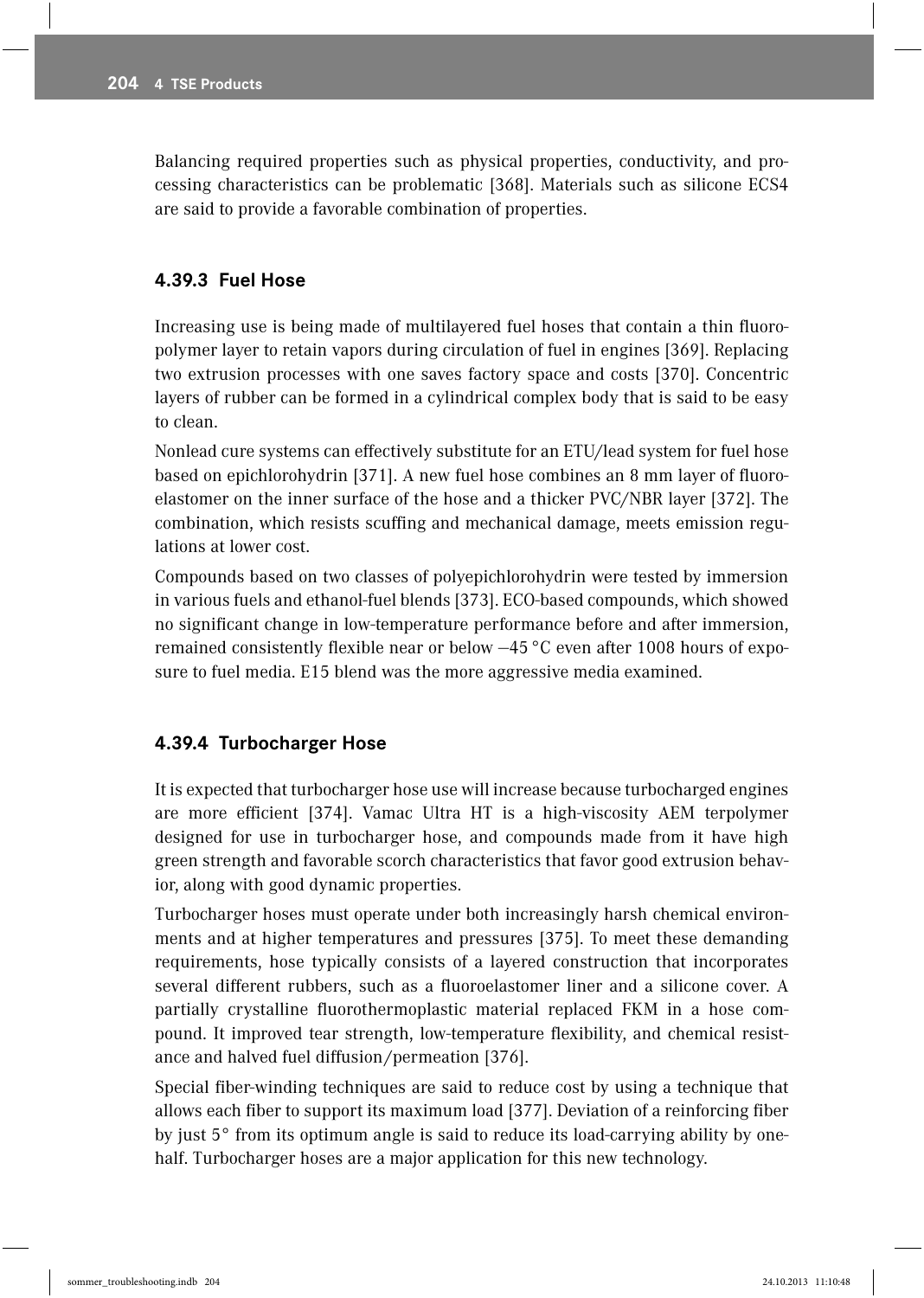Calendered strips are used to feed an extruder to improve gauge control of silicone turbocharger hose [378]. These are then wrapped around a mandrel with four plies of aramid that impart the required strength. The hose is cured in an autoclave, and a subsequent test sequence at a temperature of 400 °F minimum, accompanied by vibration, ensures satisfactory service.

Single or multiple layers of a high-temperature fabric such as aramid reinforce a hose assembly. The use of aramid fiber as reinforcement is an alternative to aramid fabric [379]. A proprietary technique produces a homogenous predispersion of aramid pulp in an elastomeric matrix. The technique produces hose with high-surfacearea aramid reinforcement without the problems associated with incorporating or dispersing the raw pulp. Currently, aramid fibers withstand the heat and pressure to which hose is subjected [380]. When fabricating multipolymer hose layers of different composition, it is important to invest considerable time and effort to ensure satisfactory behavior [381].

Many turbocharger hoses that previously incorporated acrylic rubbers, such as AEM, have changed to silicone rubber, which can operate continuously at temperatures greater than 170 °C [382]. When fabricating multipolymer hose layers that differ in composition, it is important to determine that hose will perform satisfactorily in its intended application [383].

Hose liner in turbocharger hoses must survive extended contact with hot engine oils [384]. Synthetic oils that contain additives affect hose degradation, and a sulfur donor cure combined with effective antidegradants is said to provide extended hose life [385]. For maximum heat resistance, peroxide cure systems are favored [386].

#### **4.39.5 Refrigerant Hose**

A thin layer of plasticizer-free polyamide is said to virtually eliminate pollutant emissions from refrigerant hose [387]. The hose retains its flexibility with a 0.06 mm thick foil lining, and emissions from it are about 5% of the amount that escape through butyl hose without a foil lining.

#### **4.39.6 Heating Hose**

Hydronic hose, buried in or attached to flooring for heating, is often fabricated from NBR and operates best over a temperature range of 100 to 160 °F [388]. It is important that proper fluid, for example half water and half propylene glycol, scavenge trace metals from the heat transfer fluid. Entran II heating or snow-melting hose was the subject of considerable litigation [389].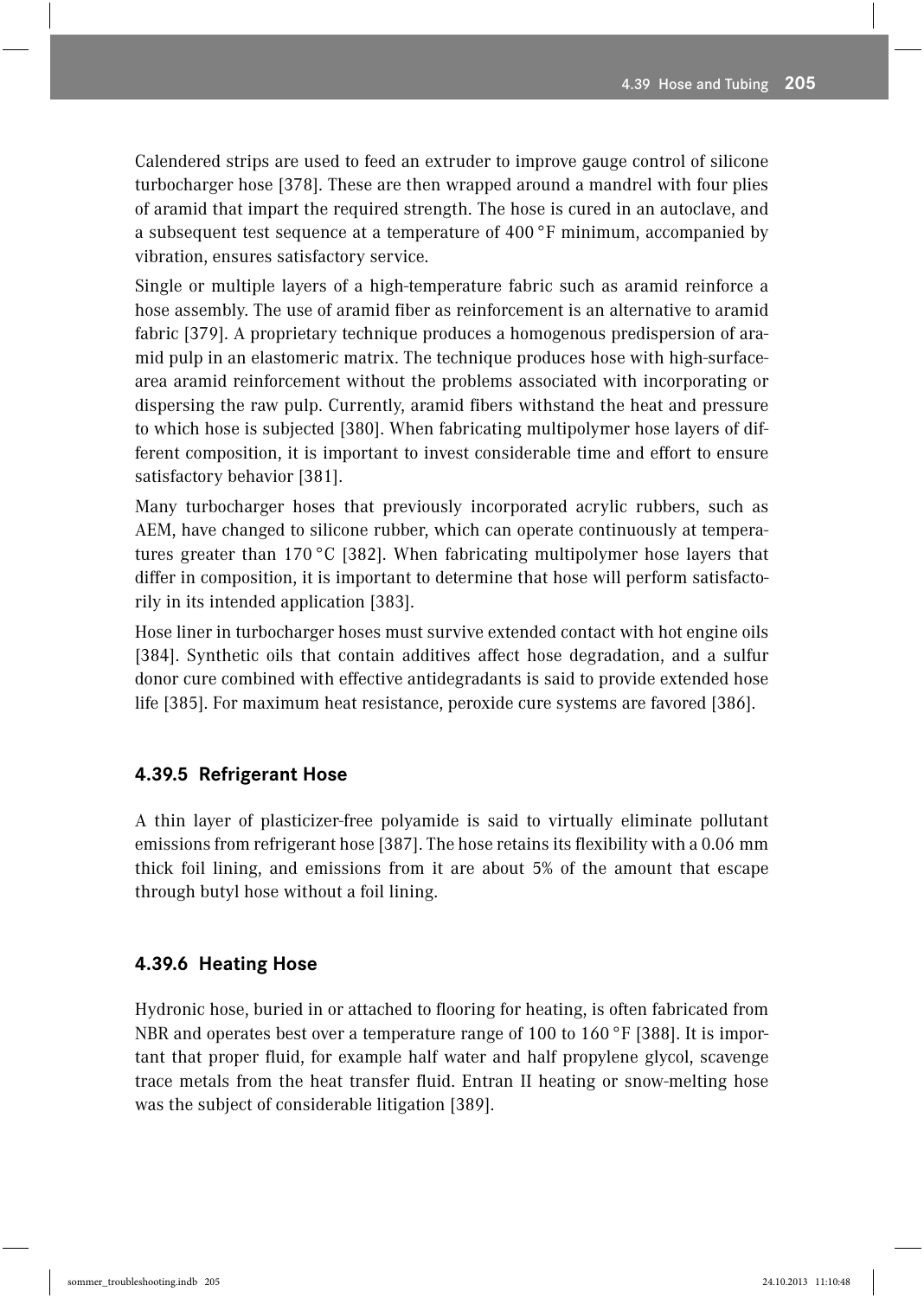#### **4.39.7 Brake Hose**

Different fabric weaves are available to meet specific hose requirements. Reinforcing wire is used in a range of hydraulic and industrial hose to satisfy high-pressure requirements. Even cotton fabric can impart substantial resistance to high pressure as evidenced by an air brake hose that withstood 900 psi pressure [390]. Other important brake hose properties include flexibility, bend radius, and electrical resistance.

Brake-by-wire systems could potentially replace brake hose used in conventional hydraulic brake systems [391]. Such systems would eliminate from every car a gallon or more of hydraulic brake fluid, about six yards of brake hose, the master cylinder, and the vacuum booster unit.

A vehicle patented brake hose consists of multiple layers, comprising an inner tube, first and second reinforcing layers, an adhesion layer, and an outer tube rubber layer [392]. An adhesion layer bonds the first and second braided fiber reinforcing layers to the outer tube rubber layer as shown in Figure 4.16.



**Figure 4.16** Multilayer brake hose [392]

#### **4.39.8 Power-Steering Hose**

Tearing energy values that correlated well with a previously developed model were involved in work to improve power-steering hose [393]. It was found that attack by molecular oxygen led to additional crosslinking in the hose cover. Initially, an addi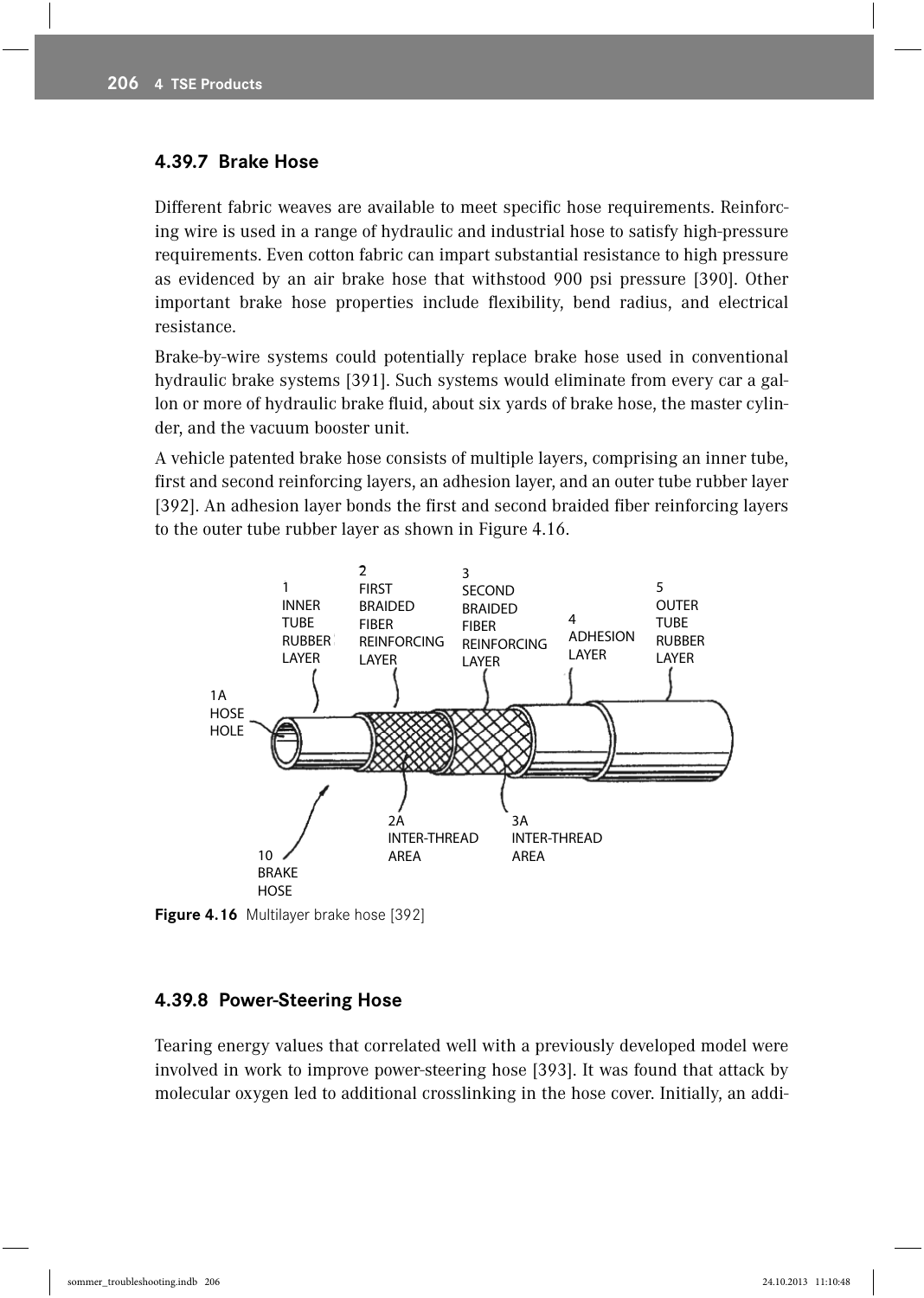tive in the power-steering fluid caused more crosslinking in the hose tube than oxygen did. However, after additive depletion, the fluid acted to protect the hose.

Ford had intended to incorporate 80% steer-by-wire systems by the year 2012 [394]. It further committed to fit electric power steering (EPS) on 80 to 90% of its Ford, Lincoln, and Mercury automobiles by 2012.

### **4.39.9 Hose Design**

Hose should be capable of conforming to the smallest anticipated bending radius without becoming overstressed [395]. Static wires and conductive rubber components are used in some hose to dissipate electrical charges that could be hazardous around flammable liquids. In contrast, nonconductive hose is used around power lines for reasons of safety. It is critical to properly identify hoses used in these specific applications.

An important consideration with a lined hose is the relative age resistance of the hose lining and the hose cover [396]. The lining of an older hose can crack when bent, with the defect hidden.

Hose designers try to design the neutral angle (54°44') into the carcass of hose [397]. At this angle, assuming no elongation of the reinforcement, internal pressure does not change hose length or diameter. Departure from the neutral angle causes

- " hose length to increase, and diameter to decrease, for braid angles greater than neutral
- " hose length to decrease, and diameter to increase, for braid angles less than neutral.

However, in multilayer hoses, inefficient stress transfer within the hose wall causes the inner layer of reinforcement to carry most of the load [398]. Hence, to optimize efficiency, not every layer should be assembled at the neutral angle.

#### **4.39.10 Hose Manufacture**

Three principal methods of hose manufacture are nonmandrel, flexible mandrel, and rigid mandrel [399]. Nonmandrel hose, which is formed by extruding a tube and cover without a mandrel for support, is generally used at working pressures less than 500 psi.

Lubricants for hose mandrels must meet several requirements that include inertness to mandrel material and rubber, lubrication provided over a wide temperature range, low toxicity, and water solubility [400].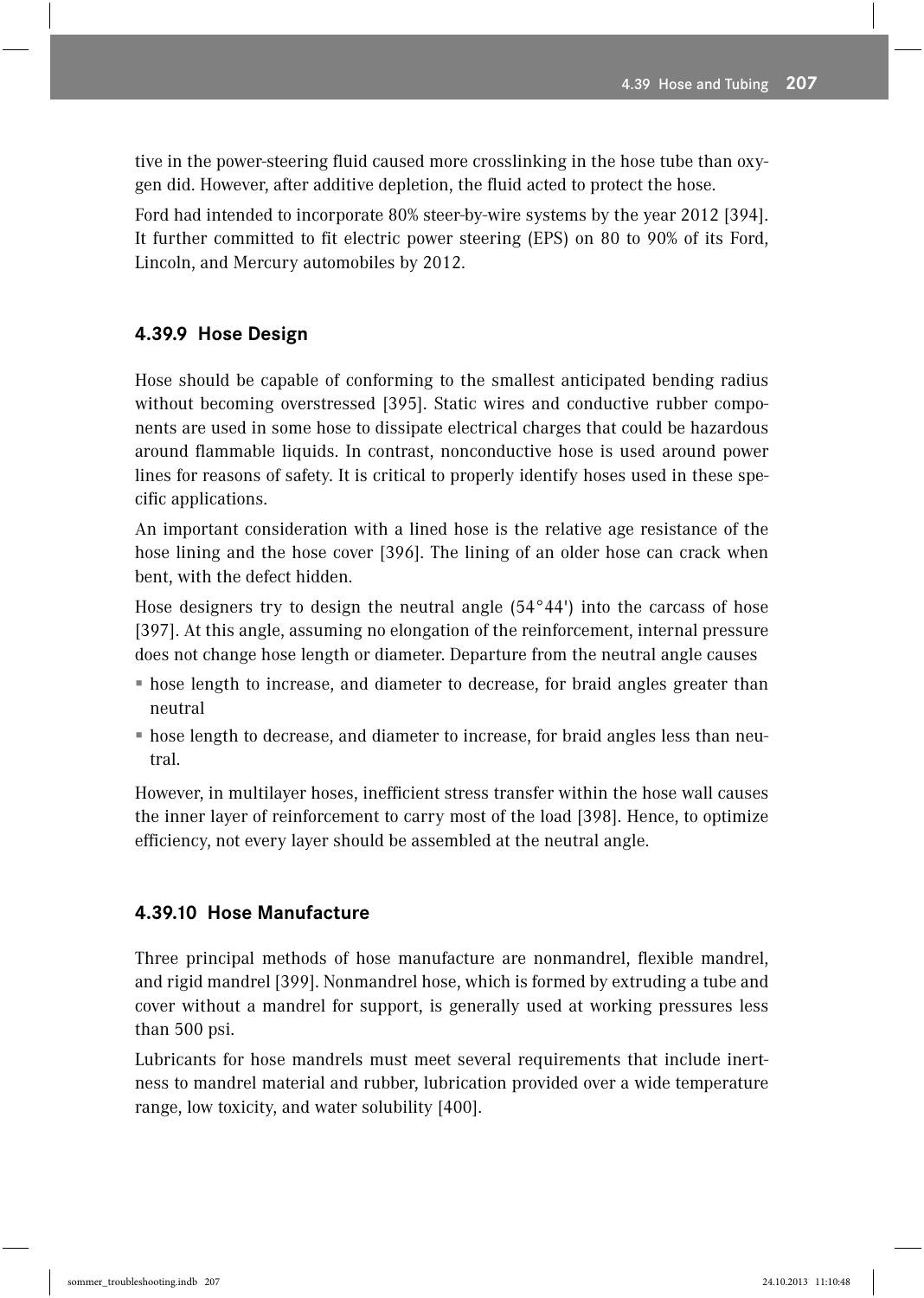Flexible mandrels are used to manufacture hose with more accurate dimensions. These can be fabricated from rubber or with a wire core to minimize distortion. The rigid-mandrel method is used for larger size hose when flexible mandrels become difficult to handle. Rigid cores are usually made from aluminum or steel.

#### **4.39.11 Hose Failure**

Replacement of hydrocarbon fuels with nonhydrocarbon fuels such as ethanol (gasohol) can result in hose failure. The ethanol caused greater swelling of traditional hose compounds based on NBR and ECO [401].

#### **4.39.12 Hose Abrasion**

Abrasion resistance of hose is an especially important property in sandblast hose [402]. NR used in this application provides excellent abrasion resistance. NR's good electrical resistance causes static electricity to build up; use of a conductive carbon black in the hose compound can correct this problem. NR is used in concrete-spraying guns because of its excellent abrasion resistance [403]. For comparison, steel nozzles used in spraying operations lasted only one day; rubber nozzle tips lasted a week or more.

Hoses are also used to suck diamonds from the seabed, where both sand and diamonds are very abrasive to the inner tube of the hose [404]. The hose used in this application must have good abrasion resistance, bendability, and flexural strength.

#### **4.39.13 Medical Hose**

PVC has been used for many years for flexible medical tubing because of its favorable balance of functional properties and cost [405]. Although early TPEs did not match the functional properties of PVC, they have significantly improved over time. Factors involved in medical hose applications include kink resistance, clarity, sterilization stability, and the feel of the hose.

Hose used in medical applications requires close dimensional control [406]. While 90% wall thickness was accepted earlier, 95% is now more the norm. Phthalate plasticizer use in hose is now being reconsidered because of its potential adverse effects.